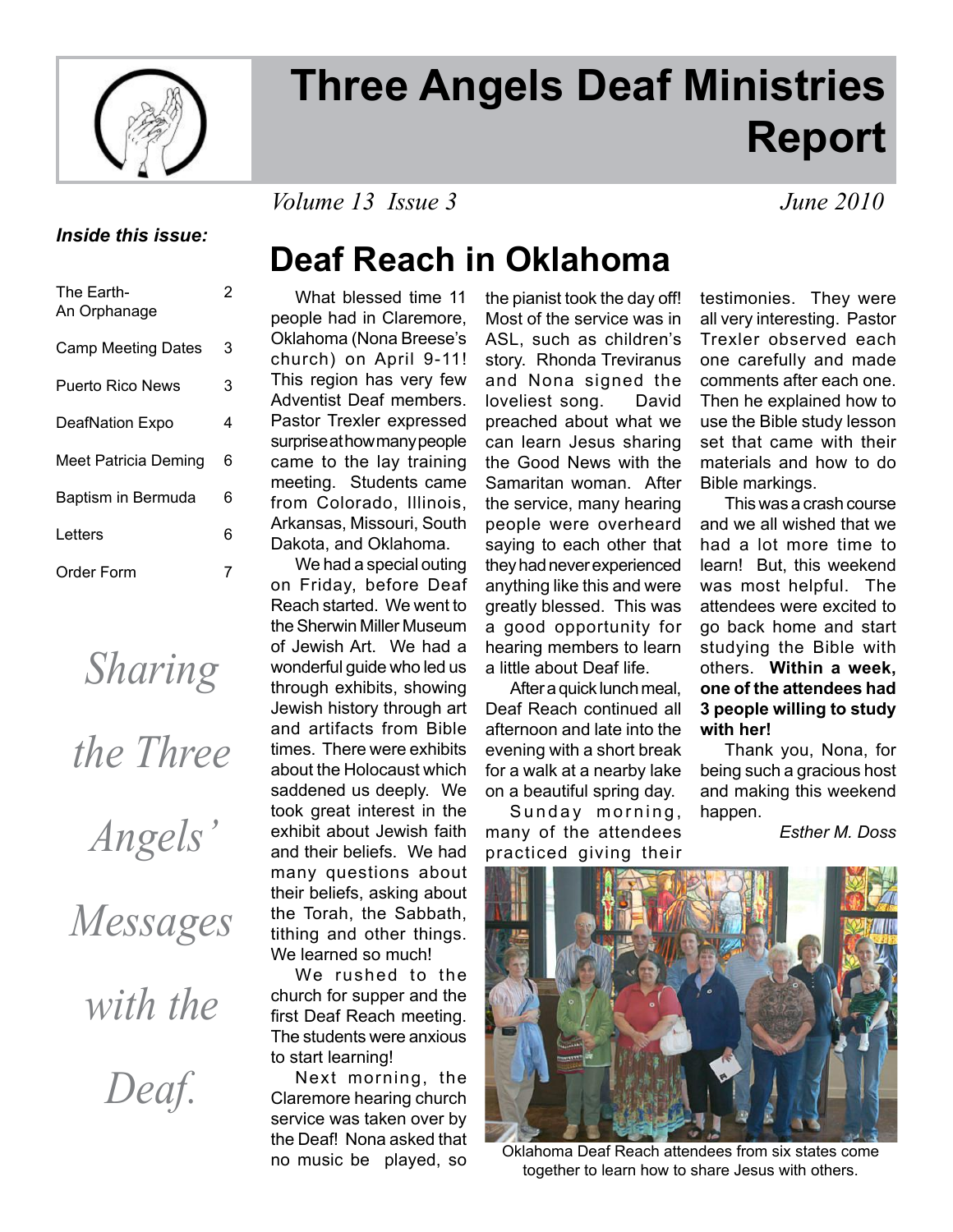### **Speaker's Dialogue: The Earth - An Orphanage**

 I was emailing with our beloved friend who has struggled with health problems for several years. She mentioned the death of our friends and parents recently. My parents are gone and my wife's parents have been long gone as well. As we get older we begin to experience the pain of losing of our loved ones through age, illnesses, and accidents. My friend quoted another friend who said, "We are all orphans now." She had to agree with him but she is thankful that we have our church family and a heavenly Father and elder Brother to help us through these times of loss.

 The thought of being "orphans" has helped me to understand better my feelings after the loss of my beloved father and our spiritual giant, Arthur Griffith. Everything is different for me now. I am the oldest of the siblings, and I will be 61 this fall. I still miss my parents keenly sometimes. Life is much different from the time when we were young, full of life and energy. We could look to our parents for support, counseling and security. Now, we look to God more for the same reason. Also, it is our turn to look around and provide for the needs of our younger generation.

 Yes, it is a blessing to have our church family

and a heavenly Father and elder Brother to help us through difficult times. In this world, we are orphans in human flesh, but thankfully we have been adopted by our God through Jesus Christ whom we have not seen yet. It would be nice if we could go to our heavenly home right now so we would not feel as orphans here.

 Haiti's recent earthquake, other natural disasters, wars, and accidents have created many orphans. Some countries, including the U.S., are trying to help the poor, suffering children by building orphanages and putting them up for adoption. To be adopted is better than living in an orphanage. Adoption gives the children a sense of belonging, acceptance, emotional and physical support. Many kids have dreamed about living in a new home with new parents. Unfortunately, many of them have not been adopted.

 I have no idea what it is like to be an orphan as a small child, but no one wants to be an orphan. God created us to be social human beings and He created parents who provide love and security to their children. We are designed that way.

 But, sin spoiled it. Ever since the Fall human beings have

been struggling with the "orphan" mentality. We are lost without God. We have no security without God, but sad to say, we choose wrong things to overcome the feeling of being orphans.

 Jesus understood His disciples' fear of becoming orphans when He told them that He would leave soon. It was so good to be with Jesus, but it was not good to be without Him. Here on Earth, it is not good to be alone without parents. But it is far worse to be without our spiritual parent—God.

 Jesus promised His disciples as well as to future generations of God's people that He would never leave them as orphans. "And I will ask the Father, and he will give you another Counselor to be with you for ever—the Spirit of truth. . . . But you know him, for he lives with you and will be in you. I will not leave you as orphans; I will come to you" (John 14:16-18, NIV). It is a wonderful promise for all of us!

 You do not have to be an orphan. How? Just completely surrender your life to Jesus and you will get the assurance of the indwelling of the Holy Spirit. If you surrender 99.5% your life to God then you will not get the promise of protection by the Holy Spirit. Why? God respects your choices. If



you choose to hold .5% of sin, God cannot support your choice of holding sin. God is not mocked or fooled. "Do not be deceived: God cannot be mocked. A man reaps what he sows. The one who sows to please his sinful nature, from that nature will reap destruction; the one who sows to please the Spirit, from the Spirit will reap eternal life" (Galatians 6:7, 8, NIV).

 When we are fully surrendered to Jesus, we are adopted as God's children. God keeps His promise in watching, protecting, empowering, and guiding us. We are no longer orphans no matter if our friends forsake us, if our parents die, or we are alone in the world because we are different. No, we are NOT orphans here, but children of God. I encourage you to think of God as your Parent, loyal Friend and Brother. Your love for sin will go away when you think of God's great love for us.

*David M. Trexler*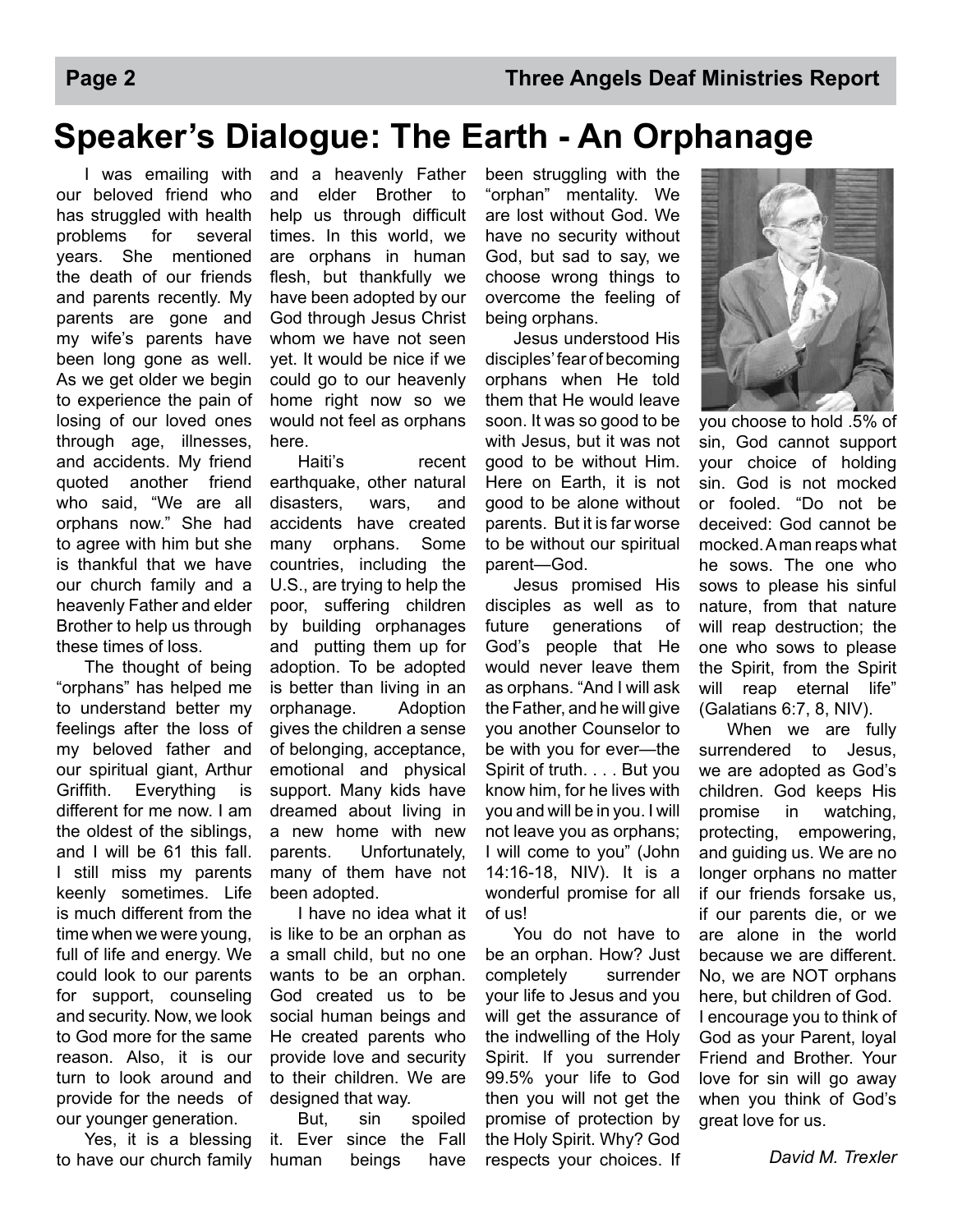### **Camp Meetings!**

#### **Mid West Deaf Camp Meeting**

July 7-11, 2010 Mount Eagle Shirley, AR Speakers: Pastors Paul Kelly & David Trexler Email: blossom1955@ hotmail.com

#### **Western Deaf Camp Meeting** & **Adventist Interpreter's Workshop**

July 18-25, 2010 Milo Adventist Academy Days Creek, OR Speakers: Pastors Paul Kelly and Alan Meis Email: chucktrades@ comcast.net

#### **Southern Deaf Fellowship Camp Meeting**

August 5-8, 2010 Cohutta Springs Convention Center Crandall, GA Speaker: Elder George Belser Email: jwjordan@gccsda. org

#### **DEAF Camp Meeting** August 25-29 Camp Cherokee Saranac Lake, NY Speaker: Pastor Paul Kelly Email: jessmcgowan@

yahoo.com

#### **DEAR Camp Meeting** October 21-24 Camp Blue Ridge Montebello, VA Speaker: Pastor Jeff Jordan Email: clerk@deafellowship.org

### **News from Puerto Rico**

I have been eager to share the newest developments here in Puerto Rico. Recently, a Deaf man was brought to my attention. His name is Carlos. Carlos is 28 years old and has been a baptized member of the Adventist church for 6 years. My wife, Lisa, and I immediately took the opportunity to visit this Deaf man who lives with his Great-Aunt, Juana. Carlos has developed a home signing system with his family. Communication is strongest between Carlos and Juana, who is like a mother to him.

Carlos is a very bright young man who works hard and spends most of his time caring for Juana. Juana has been worried for Carlos because another church with a strong Deaf ministry has been aggressively visiting him and wanting to take him to their meetings. They offer the Deaf in P.R. a community of signers (hearing and Deaf). But they lack the truth, that Jesus Christ died as our Redeemer and resurrected as our Lord.

Up until now in P.R., we do not have a group of Deaf Adventist believers to offer Carlos. So we invited him to a Deaf Club social we host in Mayagüez. As the night went on something turned on in Carlos' mind. He saw that many of the people wore

hearing aids. All of them were talking with their hands. Carlos turned to my wife, Lisa, and said "They sign!, they are like me. We are the same!" For the first time, Carlos identified with others.

From that night on, Carlos has been eager to learn more signs. Carlos has accepted to take ASL classes & Bible classes. He's putting his home signs away because he wants to communicate with other Deaf.

We use picture rolls as a visual aide to teach Bible stories as well as ASL. We taught him about the creation week, explaining each of what was created each day. Then we had him explain it back to us. We combined the creation week with the calendar week so that he could connect the days. Now, he has a clear understanding of why we go to church on Sabbath. We covered other stories like the fall of man, the Flood, Abraham and Isaac, but we hope to soon enter more into the life of Christ.

*Harold Antonio Molina*

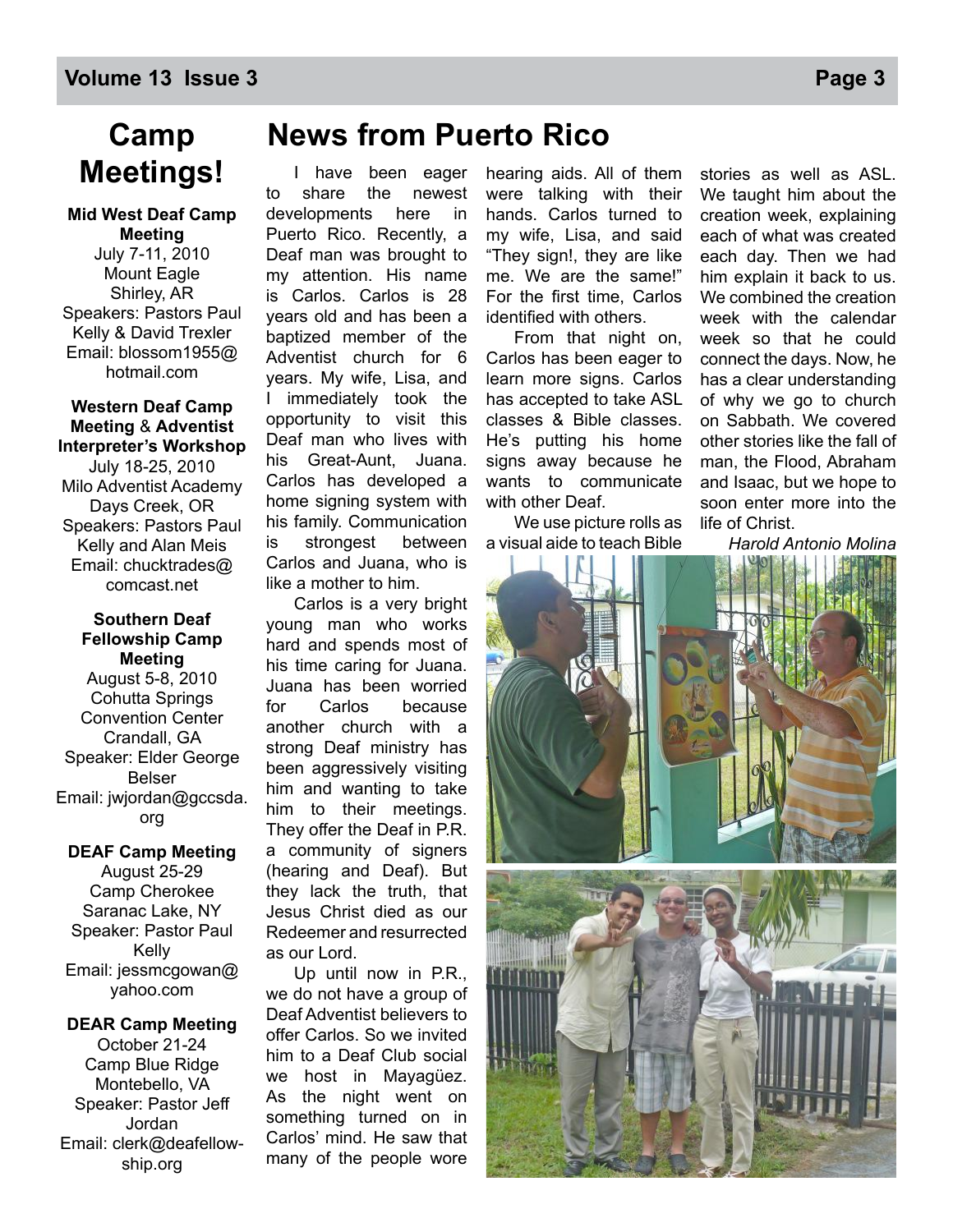### **Sharing Jesus at Deaf Expos in Four States**

#### **Birmingham, AL**

 When Wanda Watson, Kathy McCain and I arrived to set up the booth, we saw that the expo was so small with very few booths. We hung a sign and made packets. We had enough for 300 bags. I told the two ladies that I really doubted we could even give away 200, so we made only 160 packets. We decided if we needed more, we would make them later.

 Next morning, the expo opened at 9 am. **We were amazed at how fast the packets disappeared!** By 10:45 we were almost out. Wanda and I made more packets while Kathy spoke with the people.

The very first one who came was a woman. She said, **"I am hungry for Jesus and the Bible!"**  That is why we were at the expo, to spread God's word among Deaf people.

We had good visits with many. Several shared their testimonies with us. Others recognized the booth from other expos and asked about Pastor Jeff Jordan.

 A *The Deaf Messenger*  subscriber eagerly came to the booth to see what we might have to share. At another expo, an interpreter took a packet and shared it with him. She encouraged him to ask for *The Deaf Messenger*. He did and has really enjoyed the magazine.

We met a few people

who showed opposition to us as Seventh-day Adventists. As we spoke with them, talking about God, they became warm to us and each one took a bag. They did seem a bit distrustful of the materials.

 We met Lawrence and his girlfriend Alison. Lawrence graduated from Deaf Bible School and has seen the Revelation of Jesus Christ series. I was astonished that he memorized much of the programs! He even had some clips on his iPhone! Lawrence had many questions and was so glad to finally have someone to ask in person about them. He returned several times to ask more questions. His girlfriend Alison also visited a long time with us. She said that she was grateful for Lawrence who is teaching her about Jesus and is giving her heart to him.

 Kathy and I were talking with a lady briefly. The lady tapped her boyfriend, James, who was watching the DVD playing. He seemed to not have noticed the tapping. He was absolutely engrossed in the DVD. She tapped him a few more times, but James never moved. We were amused. She finally tapped him harder and insistently. He finally put up a finger showing "wait a minute." She tapped him again and he signed,

"I want to see this story." Finally she tapped him very hard and he looked over. His girlfriend said, we have the same DVD in this bag. You can watch it at home. He was surprised, "Really? I like this DVD!" James is a Christian man. His face showed his love for Jesus. He spent a great deal of time with us. Then his girlfriend came back for him and basically ordered him to see the other booths. Soon, James came back. He said, "I was thinking about some things and thought of some questions to ask you." We answered his long list of questions. The girlfriend found James back at our booth and was annoyed. She asked him, "What are you doing back here?" He said, "Look, **I have been to all of the other booths. No one else is talking about God. I want to talk about God and to these people!"** He was there for a long time and we really enjoyed our time together. He is a seeker for Truth.

 There were four other Christian booths. We were the only ones with give away items. And we seemed to be the most active Christian booth, interacting with people, sharing God's word.

 This was a small expo with only 1,600 people attending. Late in the

day, we saw that everyone seemed to be carrying one of our bags. We had done our job. We left the expo with 40 bags…So we gave away 260 packets, far more than I had expected at such a small expo!

 Pray for these seeds that are being sown!

*Esther M. Doss*

#### **Fort Worth, TX**

 Felipe "Lalo" Bonifacio, Francisca and I worked together at this booth. Lalo was very helpful and he shared Jesus with his friends. We had a wonderful time sharing the Gospel bags with very receptive and friendly Deaf people. We brought about 360 bags. We were concerned when we saw the bags being taken in large numbers soon after the expo opened in the morning. We thought we would have none left by noon, but things began to slow down later in the day. **All 360 bags were given away before 4 pm**, with an hour left before the expo closed. The exhibit hall was fully crowded most of the day.

 A few local Deaf Adventists came to visit us and one stayed to help share the Gospel bags. Janice Pechkurow, a literature evangelist who desires to find Deaf people in her ministry, met us. She moved from Georgia to Texas. She was excited to see us and shared her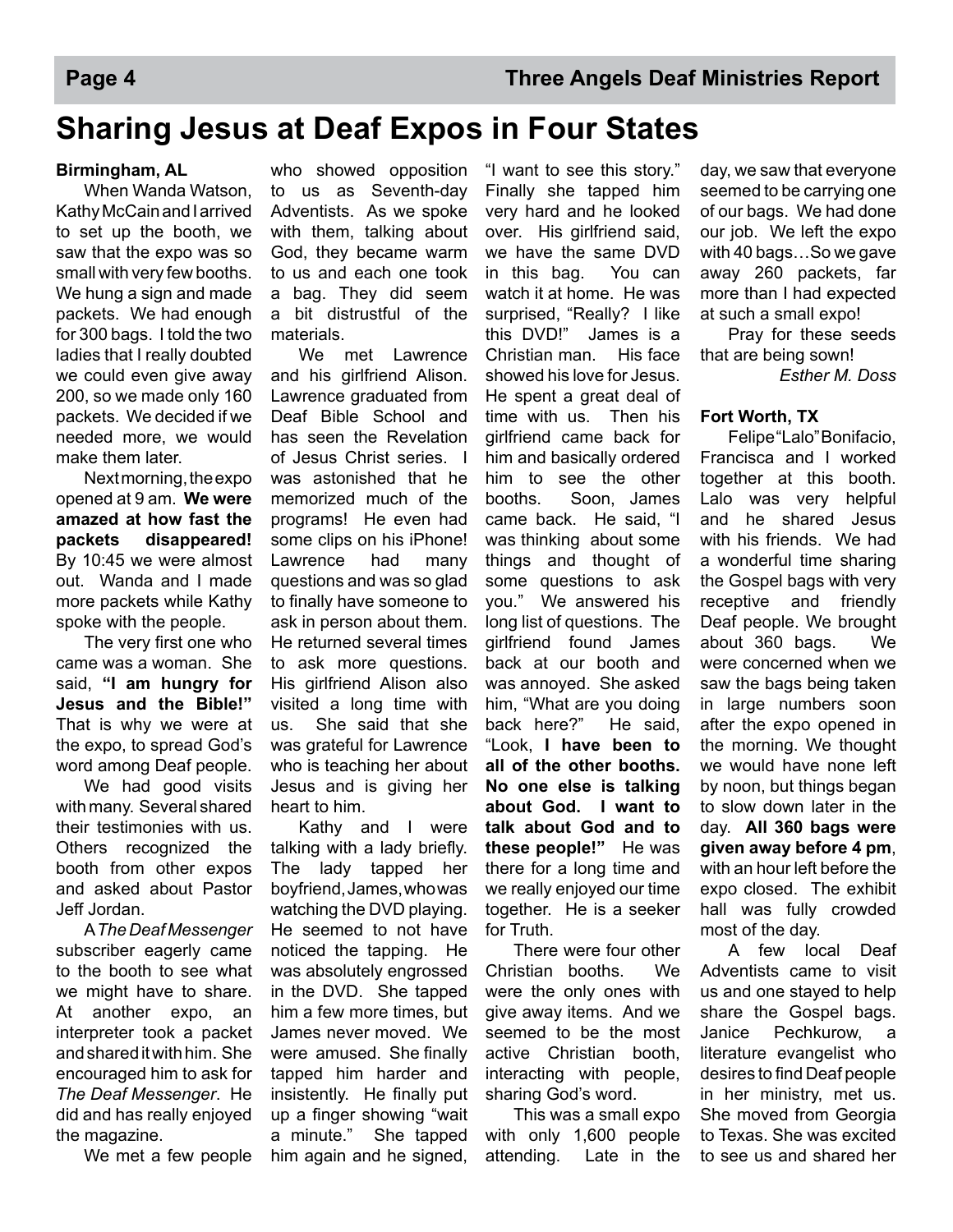#### **Volume 13 Issue 3** Page 5

ideas and dreams with us on how to win Deaf people to Christ in her area.

 I had opportunities to talk with a few Deaf pastors of different faiths. I met one Deaf pastor at another expo. He came to see me again, trying to prove that there is hell fire burning right now. We had a friendly discussion but we were not able to finish because of the other visitors needing our attention. I do not know what he thought of the texts that I showed him. But he seemed to have learned something he had not known before. I do not know if he believed what he read, but he seemed to not have read before the texts showing that the dead sleep. I hope to meet him again one day.

David M. Trexler

#### **Pomona, CA**

 Darrel and Lorna Strait helped David and I in the booth. They brought with

them Sisilia Manu, a Deaf Adventist student from the California School for the Deaf. We had a great team.

 As always, we met new and old friends. We were surprised to meet a former Deaf Adventist who knows Pastor John Issler and other Deaf members in Los Angeles area in the long past. It was good to visit with this person. We also met other former Adventists and we hope that our contact will touch their hearts.

We were very impressed with **15-yearold Sislia who is not ashamed of the Gospel**. When many of her school friends came to our booth, she was very enthusiastic as she shared about the gospel bags. Most of her friends were very open and friendly to Sisilia. We are praying for those young people who may one day accept the Gospel.

*Francisca Trexler*



DNE Pomona helpers: (left to right) Lorna and Darrell Strait, Sisilia Manu, Tanya Warner, John Bogg, Neil Davidson, David and Francisca Trexler



Francisca Trexler and Rosella Kelly were at the Omaha DNE where they saw familiar faces! Here is Tom and Teena Zezulka, Susan and Rob Utterback and Marie.



David Trexler talking with Janice Petchkurow. She is a very active literature evangelist seeking Deaf people.



Francisca Trexler sharing materials in Fort Worth, Texas.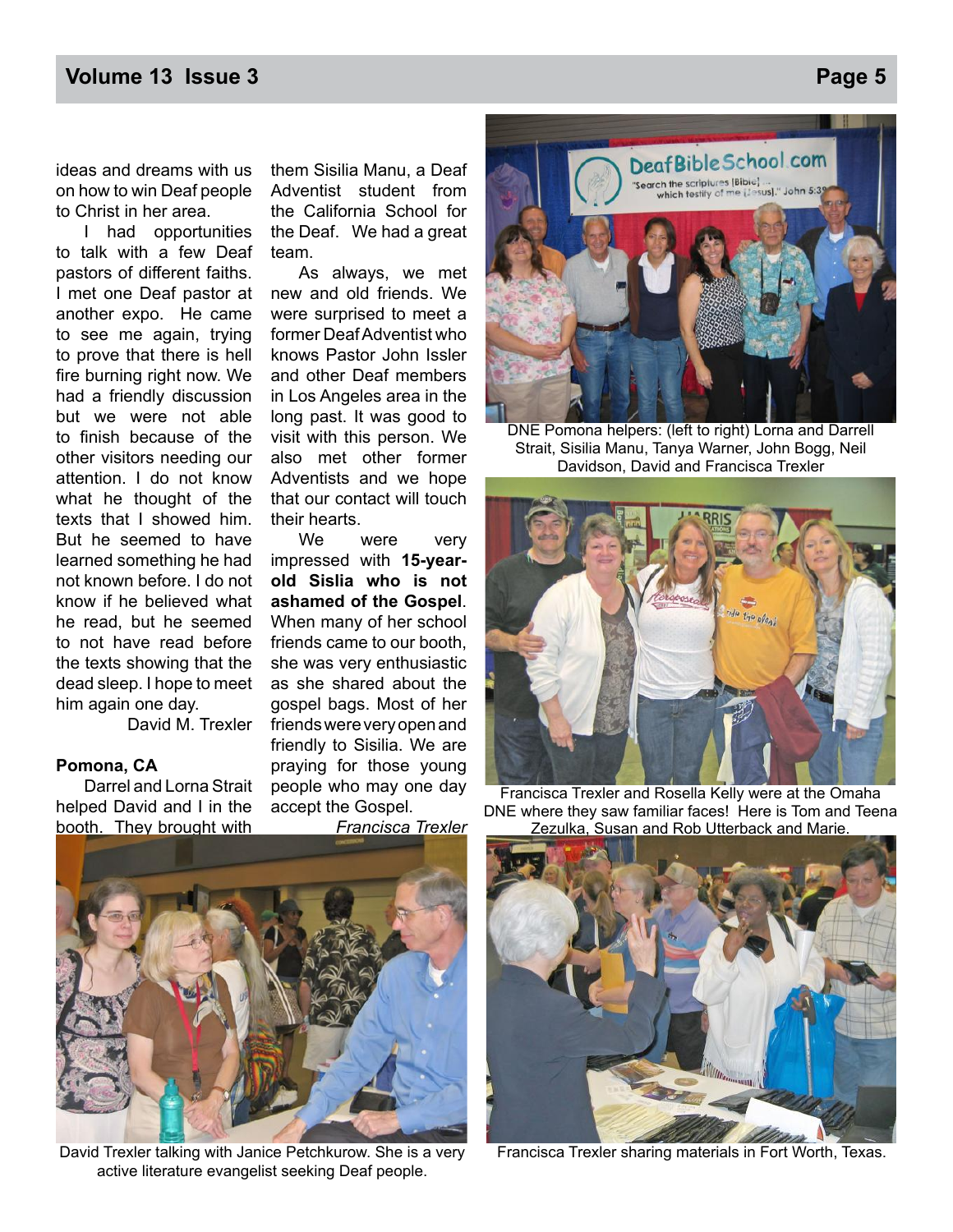



Two Deaf individuals were baptized in Bermuda on March 27! Until now, Bermuda had only one Deaf Adventist. Now Bermuda has three. Praise God!

In the photo: Shirlynn Burgess (Deaf), Patrice Smith, Pastor Dr. Alanzo Smith, and Alika Scott (Deaf).

### **Letters**

"Thank you for all the Bible studies you send me for months. I will try and read all over again and studies.

Do you have another Bible studies like this? If not, I'll do it over again here. Please pray for me as I need Jesus.

I will pray for you too. Some of my children and their children are Seventhday Adventist. So proud of them. Thank you and God bless you."

> *Deaf Bible School student*

"Just a note to let you know that I appreciated so much your booth at the Expo this year in Fort Worth. It is so good to know that you are reaching so many people.

I used to teach deaf ladies Sunday School class and it blessed my life so much. Most of them have passed on to heaven but I did get to see a few and many young ones I had interpreted for in college. Please come back again soon. I appreciate your work so much."

#### *Patricia in Texas*

"I received your book [*The Deaf Messenger*] at the Deaf Nation Expo that was held here in Fort Worth, TX in May, and it so inspired me. Each of the articles were very good. I will send my subscription form in today, but I just wanted you all to know how much I enjoyed the articles. I am hearing, but I am now taking a sign language class. Thanks for the great articles in your magazine."

*Carolyn in Texas*

### **Meet Patricia Deming**

 Francisca Trexler was a special speaker for the Deaf at the church in Northborough, MA March 25th to the 28th. She also gave counseling to a few Deaf people along with the presentations. Her presentations were well-received not only by the Deaf, but also by the hearing members who attended the worship service on Sabbath.

 As Francisca prepared to fly back home, her husband David contacted her and suggested that she visit Patricia Deming, if at all possible on her way to the airport.

 It was a very pleasant surprise for Patricia to see another Deaf Adventist. Patricia has been alone for a long time and desired for Christian fellowship.

 Francisca said, "Patricia was so very pleased that Monifa [Francisca's ride] and I stopped by to visit her. Her tears really touched our hearts because she was so very happy to see Adventist people after

such a long time. She was so lonely."

 Patricia grew up in the Congressional faith. When she was young, she did not see the truth in her church. Long ago, Pastor Arthur Griffith invited her to the camp meeting in Maryland. She studied the Bible and found the truth in the Adventist Church and was baptized. She mentioned that she refused to get involved with the Home for the Deaf activities on the Sabbath.

Patricia is now pleased that the Deaf group from the Northboro Adventist Church will come to see her on the Sabbath at her nursing home. Please keep her in your prayers.



### **Donations**

#### *In Memory of...*

Elder Arthur Griffith by Chip and Esther Doss; Alfred and Cheryl Griffith; Patricia Deming Sylvia House by Carl and Ellen Ferguson; Dorothy Gradt; Marshall House

#### *In Honor of...*

Marcus Banks by Ladele Banks Marvin Budd by Luis Leonor; Paul and Mary Miller Herbert Smith by Charlotte Porter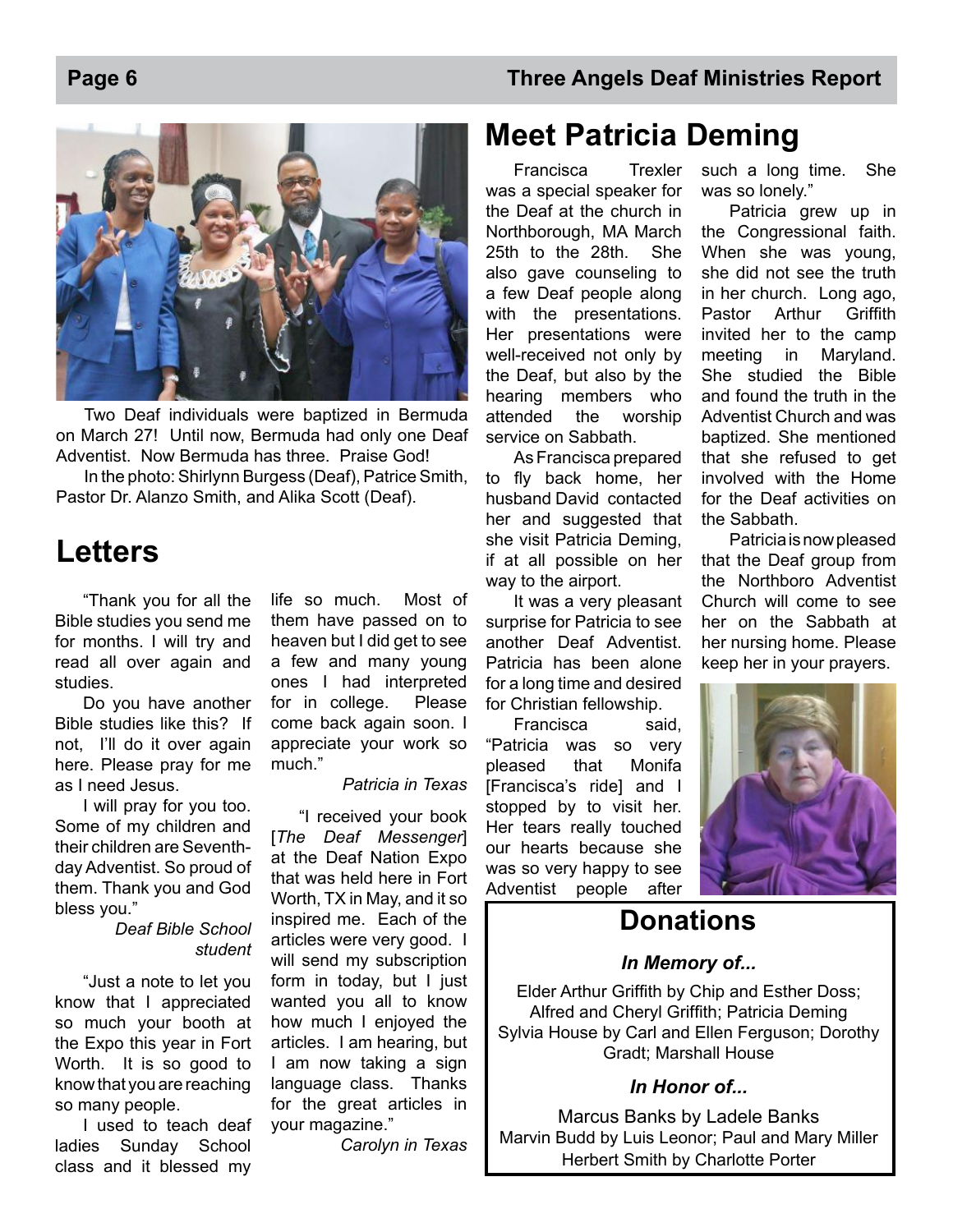## **Order Form -- All prices include USA shipping**

| money order payable to:<br><b>Three Angels Deaf Ministries</b><br>P.O. Box 6114<br>** For orders shipped outside the USA, please contact us first.<br>Mesa, AZ 85216-6114 |                                                                                                                                                                                                                         |                                      |                         |
|---------------------------------------------------------------------------------------------------------------------------------------------------------------------------|-------------------------------------------------------------------------------------------------------------------------------------------------------------------------------------------------------------------------|--------------------------------------|-------------------------|
|                                                                                                                                                                           |                                                                                                                                                                                                                         | Please make your check or            |                         |
|                                                                                                                                                                           |                                                                                                                                                                                                                         |                                      |                         |
|                                                                                                                                                                           |                                                                                                                                                                                                                         |                                      | U.S. Funds Only \$      |
|                                                                                                                                                                           | 28 fundamental beliefs studies for baptismal candidates.<br><b>DONATION:</b> I support ADM's ministry. Here is my \$ love gift.                                                                                         |                                      |                         |
|                                                                                                                                                                           | AMERICAN SIGN LANGUAGE FINGERSPELLING LESSONS (VHS)<br>Want to improve your fingerspelling? Then this video is for you!<br><b>EASY-READING BAPTISMAL STUDIES</b>                                                        | Price<br>Price                       | \$27.00**<br>$$10.00**$ |
|                                                                                                                                                                           | CD-ROM: HYPERSIGN INTERACTIVE DICTIONARY OF ASL (CD-ROM)<br>Full-motion video; age specific vocabulary. Requires Windows 98 or better.                                                                                  | Price                                | $$25.00**$              |
|                                                                                                                                                                           | AMERICAN SIGN LANGUAGE DVD COMBO (DVD)<br>ASL DVD Learning System and ASL DVD Dictionary. Save \$3.                                                                                                                     | Price                                | $$55.00**$              |
|                                                                                                                                                                           | AMERICAN SIGN LANGUAGE DVD DICTIONARY (DVD)<br>Over 700 signs with photo illustration of sign (e.g. picture of "shoes").                                                                                                | Price                                | \$23.00**               |
|                                                                                                                                                                           | <b>AMERICAN SIGN LANGUAGE DVD LEARNING SYSTEM (DVD)</b><br>Includes 2 DVDs: "Getting Started in Signing" and "Say It With Signing." Makes<br>learning ASL easy and fun for yourself or as a gift to family and friends. | Price                                | \$35.00**               |
|                                                                                                                                                                           | <b>SIGN LANGUAGE COLORING BOOKS</b><br>A set of 3 coloring books: Creation, Moses, and Jesus                                                                                                                            | Price                                | $$8.00**$               |
|                                                                                                                                                                           | THE STORY OF REDEMPTION, EASY READING EDITION<br>Tells how sin began and how Jesus will save His people from sin & eternal death.                                                                                       | Price                                | $$7.00**$               |
|                                                                                                                                                                           | STEPS TO CHRIST, EASY READING EDITION<br>A book that leads us to a better relationship with Jesus.                                                                                                                      | Price                                | $$7.00**$               |
|                                                                                                                                                                           | <b>MARGIE ASKS WHY, EASY READING EDITION</b><br>A fascinating book about the battle between God and Satan.                                                                                                              | Price                                | $$7.00**$               |
|                                                                                                                                                                           | <b>CAN YOU HEAR US?</b> (booklet - 10 copies)<br>A quick reference guide to Deaf Ministry. Order extra copies to share with others!                                                                                     | Price                                | $$10.00**$              |
|                                                                                                                                                                           | <b>THE SEVENTH DAY (5 DVDs)</b><br>A documentary about the history of the Sabbath. (CLOSED CAPTIONED)                                                                                                                   | Price                                | \$75.00**               |
|                                                                                                                                                                           | THE FINAL EVENTS OF BIBLE PROPHECY (DVD)<br>A 43-minute documentary about what the Bible says about the last days of<br>earth history. (ENGLISH SUBTITLES)                                                              | Price                                | $$12.00**$              |
|                                                                                                                                                                           | SIGNS OF GOD'S LOVE #3 DVD - On God's Law of Love                                                                                                                                                                       | Price                                | $$5.00**$               |
|                                                                                                                                                                           | SIGNS OF GOD'S LOVE #2 DVD - On What Happens when you Die                                                                                                                                                               | Price                                | $$5.00**$               |
|                                                                                                                                                                           | SIGNS OF GOD'S LOVE #1 DVD - On Salvation and God's Love                                                                                                                                                                | Price                                | $$5.00**$               |
|                                                                                                                                                                           | THE REVELATION OF JESUS CHRIST VIDEO SERIES<br>A set of 13 VHS or DVD videos in ASL by Pastor David Trexler.<br>Includes comprehensive set of study notes. (With voice)                                                 | <b>VHS Price</b><br><b>DVD Price</b> | \$40.00**<br>\$90.00**  |
|                                                                                                                                                                           | <b>AMAZING BIBLE TRUTHS VIDEO SERIES (7 DVDs)</b><br>A set of DVDs covering 14 Bible topics in ASL by Francisca Trexler. (No voice)                                                                                     | Price                                | \$65.00**               |